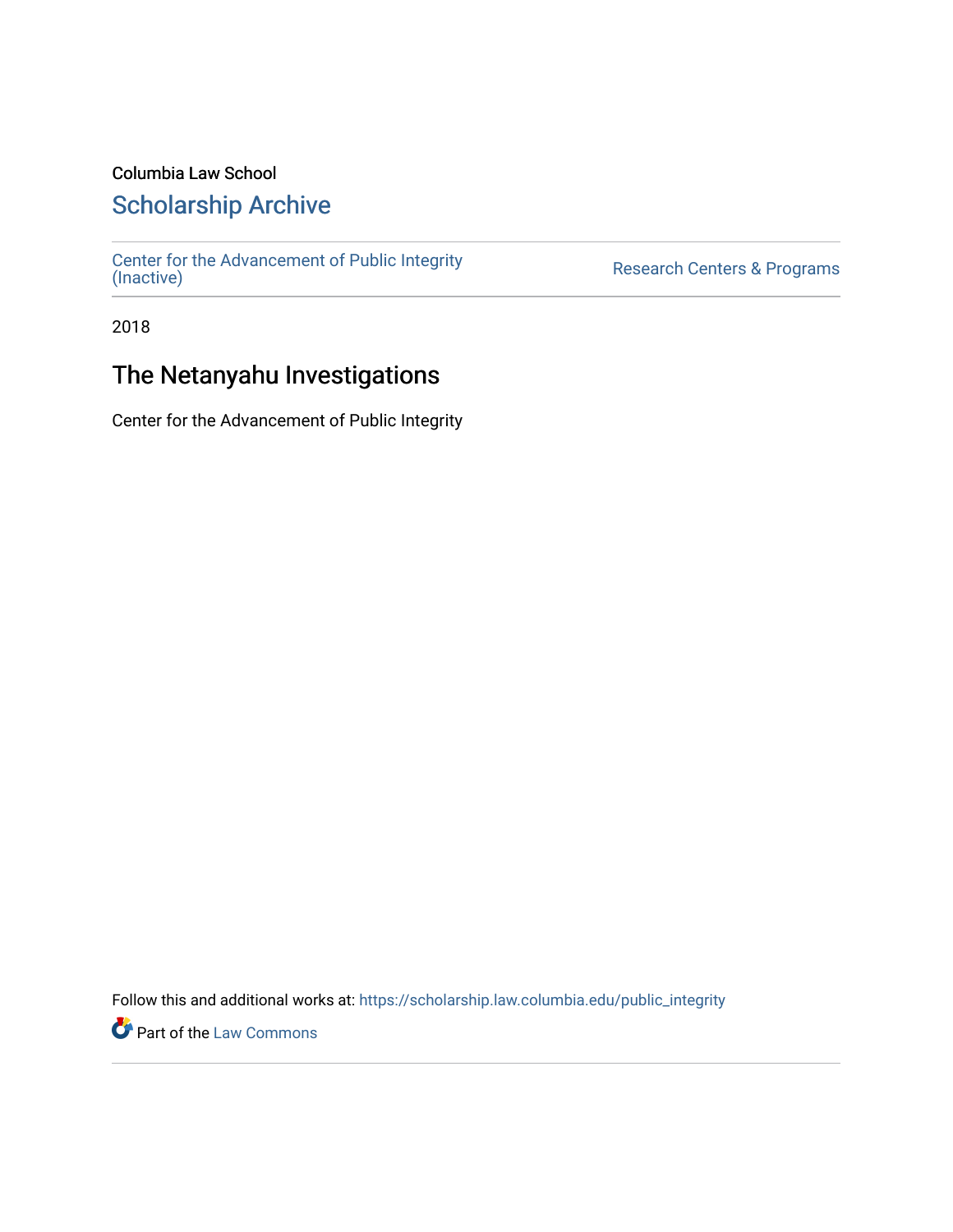# **The Netanyahu Investigations: What Comes Next?**

*Published: June 28, 2018*

#### *Who is Benjamin Netanyahu?*

[Benjamin Netanyahu](file:///C:/Users/ibruce/AppData/Local/Temp/(http:/www.pmo.gov.il/English/PrimeMinister/Pages/PrimeMinister-CurriculumVitae.aspx)) is the current and longest serving Israeli Prime Minister. He has held office for 12 years, most recently from 2009 to present, and previously between the years of 1996 and 1999. As chairman of the right-wing Likud Party, Prime Minister



Netanyahu has led a conservative and defense focused coalition in Israel's parliament. His career in public service has also included time spent as the Minister of Finance from 2003-2005, the Minister of Foreign Affairs from 2002-2003, and as Ambassador of Israel to the United Nations from 1984-1988.

#### *What are the ongoing corruption investigations?*

Prime Minister Netanyahu and a number of his close confidants and advisors are the subjects of several police investigations into bribery, fraud, and breach of public trust. In two of these matters—Case 1000 and Case 2000—the police have concluded [their investigations and recommended charges](file:///C:/Users/jrodgers/Downloads/o%09https:/www.cnn.com/2018/02/13/middleeast/netanyahu-corruption-probes-israel-intl/index.html) to the Attorney General, Avichai Mandelbilt, who was appointed by Netanyahu. Two other investigations—Case 3000 and Case 4000—are still under investigation by the Israeli police.

Case 1000 alleges a series of improper financial arrangements between Prime Minister Netanyahu and two businessmen— Israeli film producer Arnon Milchan and Australian investor James Packer. All three men deny wrongdoing. The allegations include [claims that Netanyahu received approximately \\$300,000 USD worth of gifts from the businessmen,](https://www.newyorker.com/news/daily-comment/the-police-case-against-bibi-netanyahu) including champagne, cigars, and concert tickets, in exchange for his assistance advancing various legislative and personal matters benefitting Milchan and Packer. Netanyahu's actions allegedly included lobbying for bills, arranging for a visa, and impacting business deals, all to benefit the two businessmen.

Case 2000 alleges that Netanyahu engaged in a corrupt bargain to curb poor press coverage from the left-wing newspaper *Yedidot Aharonot*. Netanyahu allegedly told Arnon Mozes, the owner and publisher of the paper, that Netanyahu would help to decrease the circulation of the paper's right-wing competitor, *Israel Hayom*, in exchange for more favorable coverage from *Yedidot Aharonot* by intervening with Sheldon Adelson, the conservative American financier and political donor who provides financial backing for *Israel Hayom*.

There are currently [two other cases investigating possible corruption](https://www.haaretz.com/israel-news/bibi-bombshell-explained-your-guide-to-the-netanyahu-cases-1.5810633) in the office of the Prime Minister. Case 3000 alleges that officers close to Netanyahu bribed officials in the Israeli Defense ministry to purchase submarines and other vessels from the German defense company ThyssenKrupp. Case 4000 alleges that Netanyahu, in his capacity as Communications Minister from 2014 to 2017, volunteered to assist the *Bezeq* media group in regulatory matters in exchange for favorable press coverage from *Bezeq* group's *Walla* News site. As of May 2018, the police have not concluded their investigation into either matter, or made any recommendations of charges.

#### *What are the political implications?*

Prime Minister Netanyahu has proved to be an effective leader of the right wing in Israeli politics. If the investigations continue, it is possible that this may jeopardize his standing within his coalition. Moshe Kahlon, the Finance minister and head of the centrist Kulanu party which is part of Netanyahu's governing coalition, has expressed concerns about Prime Minister Netanyahu's attacks on the legal system, calling on all parties to "[stop attacking the police and the legal system](https://www.newyorker.com/news/daily-comment/the-police-case-against-bibi-netanyahu)," although publicly stating his continued allegiance to the Prime Minister. Netanyahu's public image has also suffered, with sustained anticorruption protests in Tel Aviv calling for his removal.

#### *Is there precedent for such investigations against the Israeli Prime Minister?*

Several other Israeli Prime Ministers have been the subject of corruption investigations, the outcomes of which have been mixed. Prime Minister Netanyahu himself came under scrutiny during his first term as Prime Minister in the 1990s. Although investigations resulted in the recommendation of two charges, neither case was pursued by the Attorney General. Similarly,